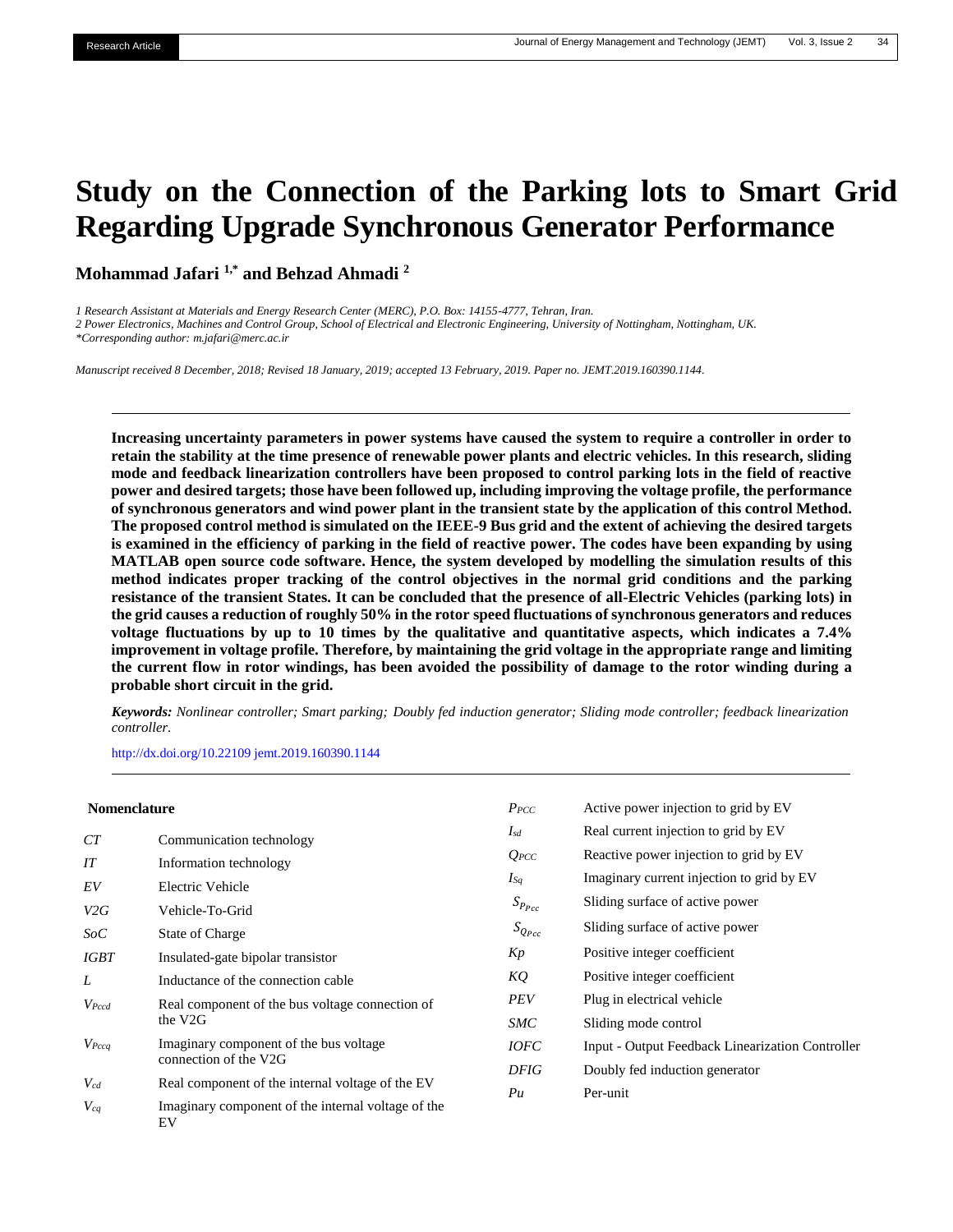#### **1. Introduction**

Considering that in many countries, such as the United States, smart grid research has been notified to energy organizations as a rule and research budgets are defined, this grid is introduced as a new challenge to the electrical industry. According to the United-States-Energy-Organization, the smart grid is an automated power distribution grid in which electrical power transmission and exchange of information are carried out bilaterally. The grid has the ability to monitor and respond to any changes, by the sources of production to consumers and even to individual equipment. Therefore, the concept of smart grid and smart control (with proper communication protocol) represents a novel technology to the power supply of the electric vehicles and the greater penetration of renewable energy into the grid [1]. In other words, the smart grid provides a solution to solve the current grid challenges include of: 1- Reliability, 2- Environmental aspects and economical balances and 3- Energy efficiency as shown in Figure 1 [2].



**Fig. 1.** Issues facing the smart grid [2].

As indicated in Figure 1, the presence and use of dispersed generation sources (including wind power plants with induction generators) play a very important role in the implementation of the intended purposes for an intelligent grid, both with the aim of to reduce pollution and greenhouse gases and to increase the efficiency and reliability of the power grid. While these dispersed generation, sources have proper reliability and can maintain their sustainability in critical grid conditions. Nevertheless, more importantly, by assuming smart grid, these devices can be used as active and reactive dynamic power resources and can be observed the impact of these vehicles on distributed generation sources, especially in times of crisis within the grid [3]. EVs can charge their batteries at any location in the parking position, such as parking lots or charging stations. Many researchers have studied concerning establishing the location of a parking lot or Plug-in Electrical Vehicle (PEV) charging stations. The Vehicle-To-Grid Connection (V2G) provides an excellent opportunity to design a two-way charger with the same function as an active filter for power grids. V2Gs can provide services such as rotation booking, regulator, renewable resources storage, and reactive power compensator to enhance grid power [4]. Therefore, V2Gs should store at least a percentage of their battery power daily to use this amount of energy to a daily mileage. Various studies have shown that vehicles are on average about 22 hours a day in park condition. Thus, during these 22 hours, they can be connected to the grid and be used as energy storage with their batteries [5]. The EVs energy storage capacity varies from 1 kWh to 30 kWh. However, fuel cell vehicles have more storage capacity [5]. The batteries have a fast response and can achieve the highest output in less than a millisecond. Such rapid responses cannot be achieved at any of the fast start-up power plants, which this feature makes them as an ideal option due to apply in the frequency setting process [6]. When the vehicle is in the mode of receiving energy from the grid, State of Charge (SoC) is rising, and SoC is declining when

the vehicle is consuming energy. Figure 2 shows the SoC change process for a V2G in a typical day that charges the battery at home. In the presence of the vehicle in the parking lot, assuming it does not connect to the grid, the SoC remains stable. When returning from work to home, energy is used and SoC is increased. As noted above, each V2G must have a minimum of SoC to transport when leaving the parking lot [3]. While parking can be connected to the power grid, the SoC change process may be as shown in Figure 3. This Figure indicates that the parking consumes a vehicle battery and charges it and discharges it [5].



**Fig. 2.** The SoC change process for an EV in a typical day that charge battery at home [7]



**Fig. 3.** SoC changes for an EV in a typical day while parking can be connected to the power grid [5]

By receiving and injecting the power at proper times, the distance between the maximum and minimum consumption can be significantly reduced. Figure 4 shows the use of V2Gs at peak times as generators and applying them as a load in non-courier hours, which can dramatically decrease the distance between the maximum and minimum load curves [8]. Nevertheless, EVs are generally connected to power distribution grids. In this research, the impact of vehicles on power grids has been evaluated. Therefore, integrating V2Gs and using them as a large storage system can examine their impact on power grids.



**Fig. 4.** Effects of V2Gs on load profile change [7]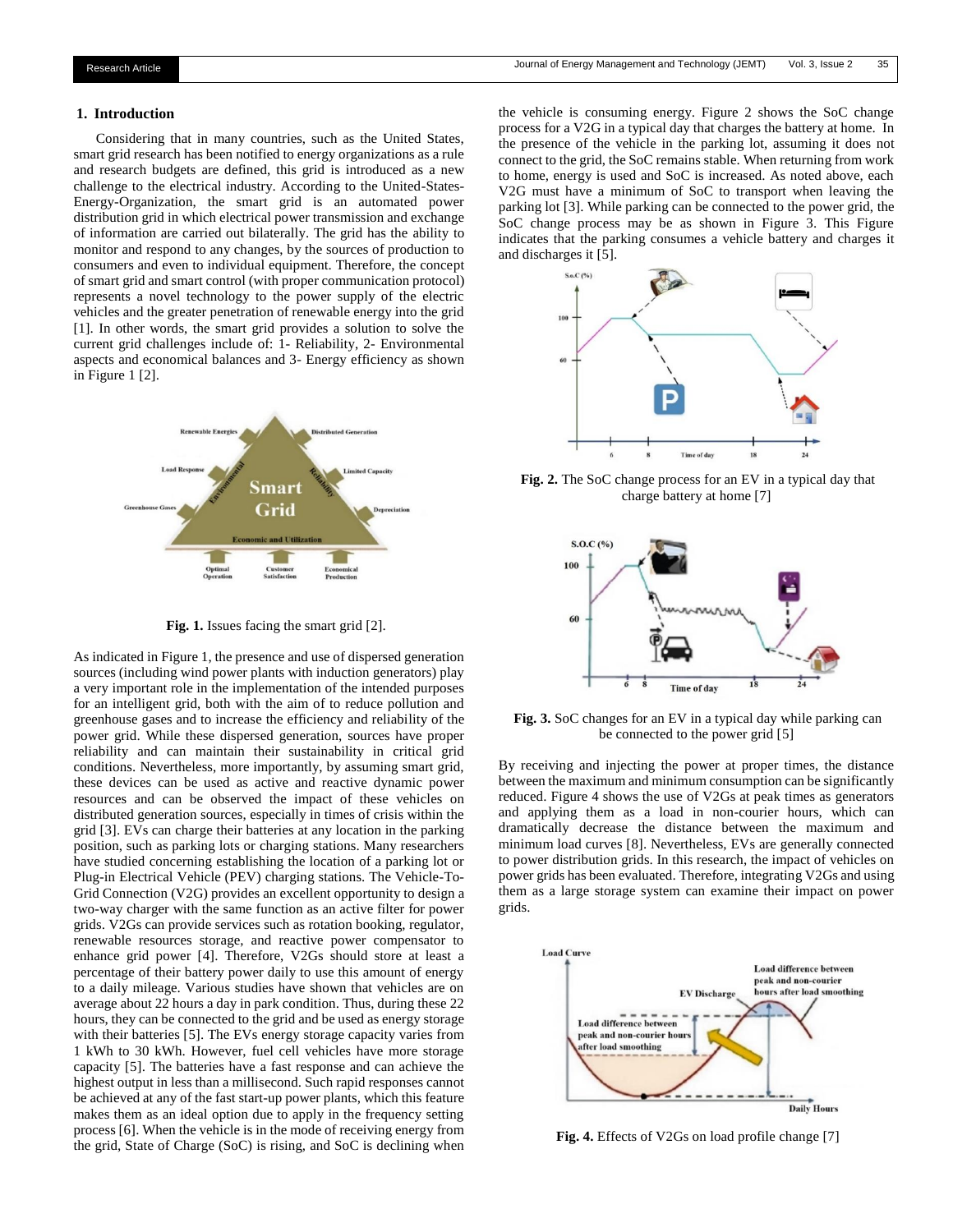In this research, by assuming 100% presence of communication technologies (CT) and information technologies (IT) in the power grid, it examines the services that EVs provide in the field of reactive power to the grid.

The main purpose of this article is to improve the grid status and the performance of wind power plants by utilizing the potential of EVs and using two nonlinear controller models. In previous studies, the presence of the car in the grid has been studied and those are evaluated by the technical and economic benefits [7]. Tabatabai et al. have investigated the economic calculations of EVs and their effect on improving the frequency of the grid. They found that by designing a system optimization algorithm would have able to intelligent planning for power plants, managing the consumption of electricity and use of EVs. In addition, by increasing grid reliability, the power would be saved whereas reduces the load on distribution grids and reduce the total cost of production [3].

The classic 9-bus system is the simplest model uses in dynamic power system studies and requires a minimum amount of data. For this purpose, Prakash and Tripathi studied the analysis of 9-bus multifunctional power systems, performed by using the power system stabilizer developed in MATLAB open source code software. By comparing the stability function of a multifunctional system and comparing the error-free results with the three-phase error in the power system (with a stabilizer), they found that transient stability of the system after 3.7 seconds is compensated. In the implementation of the PSS, the device obtained a better response in term of power swing compared with initial conditions [9]. Regarding previous researches, it is necessary to consider the presence of electric vehicles in a power grid for reducing network fluctuations and their positive impact on distributed generation plants.

In this research, the presence of the total number of EVs or smart parking in the IEEE-9 bus in the power grid has been studied more precisely. Generally, two main objectives have been applied by designing two nonlinear controllers (sliding mode controller and input-output feedback linearization controller) for smart parking as follows:

1- Investigate the effect of intelligent parking linking to the Bus (5) IEEE-9 bus system, as the weakest Bus for improving the speed and angle of the rotor of the synchronous generators. This cause increasing the transmission lines capacity and finally improving the grid voltage profile.

2- Protecting wind generators against unwanted or potential errors occurring in the grid and thereby reducing the voltage drop of terminal generators by providing reactive power to EVs.

In the final section, the simulation and results of the IEEE-9 Bus grid simulation are presented in two separate scenarios that mentioned above.

#### **2. An electrical model of EV**

As discussed earlier, the purpose of this paper is to examine the effect of total EVs in parking, on the power grid. Hence, the modeling of these cars has been neglected and EV parking lot has been applied like a large storage system in order to inject power to the grid and receive power. Therefore, only using a mathematical model presented in [10], [11], will be designed the appropriate controller for achieving the goals for this new storage system. The two-axis relation governing on EVs in a grid synchronous device is expressed as a Pu:

$$
V_{cd} = L\frac{dI_{sd}}{dt} + V_{PCcd}
$$
 (1)

$$
V_{cq} = L\frac{dI_{sq}}{dt} + V_{PCCq}
$$
 (2)

In the equations (1) and (2), L, the inductance of the connection cable, VPccd and VPccq is the real and imaginary component of the bus voltage

connection of the vehicle to the grid whereas  $V_{cd}$  and  $V_{cq}$  are the real and imaginary component of the internal voltage of the EV. Furthermore, the mathematical relations governing the active and reactive power distribution of the EV to the grid at the PCC bus are as follows:

$$
P_{PCC} = V_{PCCd}I_{Sd} + V_{PCCq}I_{Sq}
$$
 (3)

$$
Q_{PCC} = V_{PCCq}I_{Sd} - V_{PCCd}I_{Sq}
$$
 (4)

Naturally, in order to have a positive impact on the grid, regarding the application of smart parking lots, it is necessary to consider a suitable controller for these devices that track induce objectives accurately. The utilization of EVs in this research is the injection of reactive power in different conditions of the grid, for which purpose two types of sliding mode controller. Furthermore, the input-output feedback linearization controller is used for proper control of EVs, in which the design of these two types of EV controllers is discussed in part 4.

#### **3. Introduction of Nonlinear Controllers**

In order to control and survey the studied systems (EVs and doubly fed induction generators), there are two non-linear sliding mode controllers and input-output feedback linearization controller keys; the following is a brief explanation of these two nonlinear controllers.

#### **3.1. Sliding mode controller**

It is obvious that a controller based on the idea of controlling the first-order systems (i.e. systems that are described by first-order differential equations), whether non-linear or indefinite, is much easier than general systems of n-order (i.e., systems described by n-order equations). Uncertainty parameters will increase by developing of the power system, applying the renewable energies and connecting the electric vehicles to the grid [12]. The sliding mode controller has a special sensitivity to uncertainty parameters, due to its closed loop response. This system can limit nonlinear disturbances by extending uncertainty modeling. Therefore, using this controller can be effective to achieve the objectives of the research.

#### **3.2. Feedback Linearization Controller**

The main idea of this method is to transform the nonlinear system dynamics into linear (fully or partially), so that linear control can be exerted. The feedback linearity can be summarized in a way that by eliminating nonlinearity of a nonlinear system in its simplest form so that the dynamics of the loop depend on the linear form. In other words, the idea of linearizing feedback is to eliminate nonlinearities and apply a desired linear dynamic, which can be applied for the bundle of nonlinear systems, which are an epithet of the conditional or conventional form of controllability.

### **4. Design EV controllers**

# **4.1. Sliding mode Controller**

To design a sliding mode controller in an EV, the sliding surfaces, as Equations (5) and (6) should be defined. The  $S_{p_{Pcc}}$  and  $S_{Q_{Pcc}}$  are slipping surfaces of the active and reactive power of the vehicles are in the bus connection to the grid, respectively and k\_P and k\_Q are positive integer coefficients. It is necessary to note that, since all the correlations provided for an EV in a grid synchronization device, the vertical component of the voltage is zero and the horizontal component is constant. Control inputs (*Vcd* and *Vcq*) should be such that the derivative of the slip surfaces is zero (first method). Table 1 illustrates the relationship governing on the sliding mode controller design of smart parking lots (EV assembly).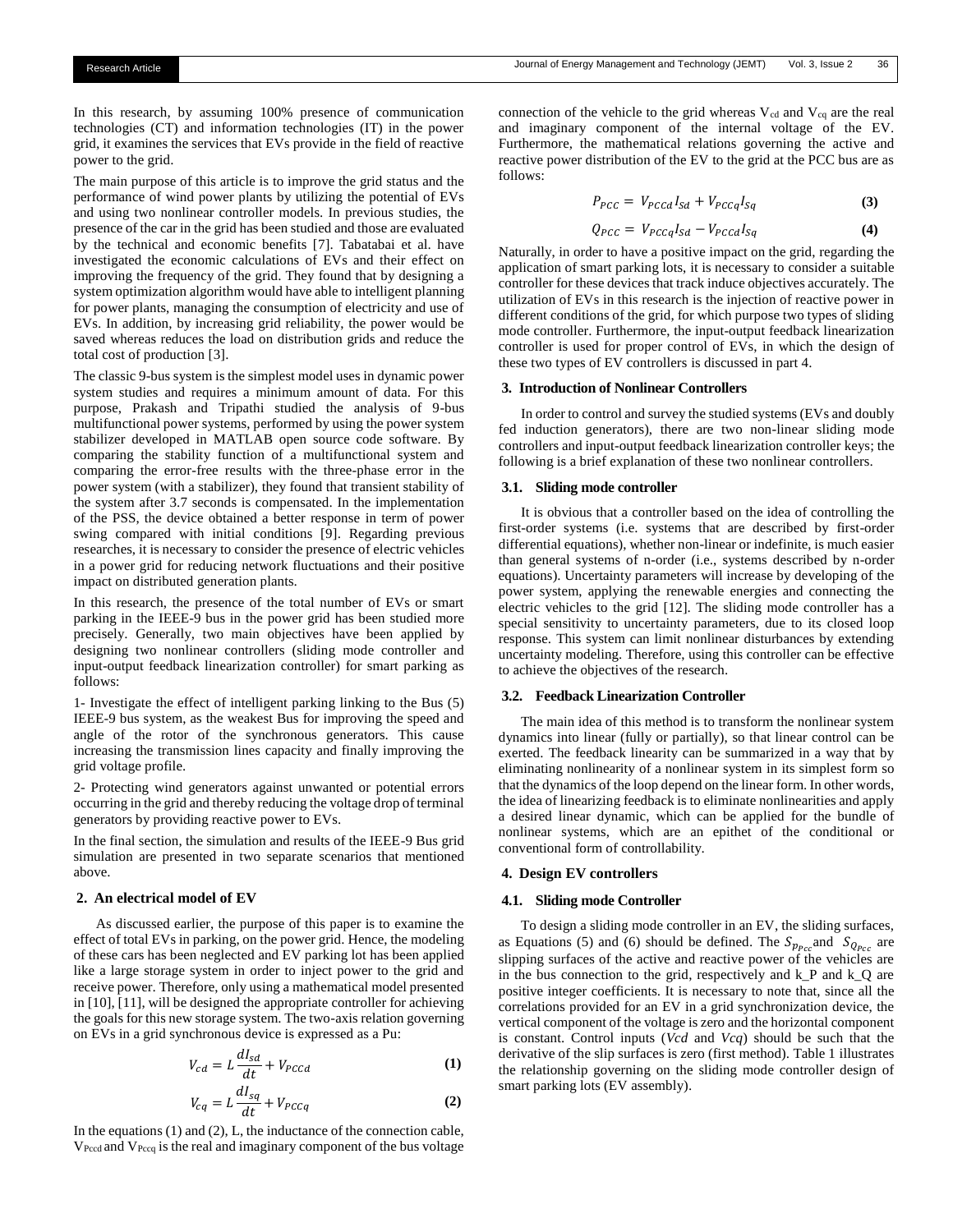Table 1. The relationship governing on the sliding mode controller design of smart parking lots.

| Title                 | Equation                                                                                                                                                                                                                                 | No.  |
|-----------------------|------------------------------------------------------------------------------------------------------------------------------------------------------------------------------------------------------------------------------------------|------|
| sliding               | $S_{P_{Pcc}} = e_{P_{Pcc}} + k_P \int e_{P_{Pcc}} dt$                                                                                                                                                                                    | (5)  |
| surface               | $e_{P_{Pcc}} = P_{Pcc\,ref} - P_{Pcc}$                                                                                                                                                                                                   | (6)  |
| A derivative          | $\dot{s}_P = \dot{e}_P + k_P e_P$                                                                                                                                                                                                        | (7)  |
| of sliding<br>surface | $\dot{s}_Q = \dot{e}_Q + k_Q e_Q$                                                                                                                                                                                                        | (8)  |
|                       | $P_{pcc} = V_{PCCd}I_{sd}$                                                                                                                                                                                                               | (9)  |
|                       |                                                                                                                                                                                                                                          | (10) |
|                       | $\frac{\overline{Q_{pcc}} = -V_{pccd}I_{sq}}{\dot{s}_n = -\frac{V_{pccd}I_{sq}}{t} + \frac{RV_{pccd}I_{sd}}{L} + \frac{V_{pccd}V_{cd}}{L} + k_{p}e_p}$                                                                                   | (11) |
|                       | $\frac{L}{RV_{PCCd}I_{sq}} - \frac{V_{PCCd}V_{cq}}{V_{PCCd}I_{eq}} + k_0e_0$<br>$\dot{s}_Q = \dot{ }$                                                                                                                                    | (12) |
|                       | $\begin{bmatrix} \dot{S_P} \\ \dot{S_O} \end{bmatrix} = \begin{bmatrix} F_1 \\ F_2 \end{bmatrix} - \begin{bmatrix} \frac{-V_{PCcd}}{L} & 0 \\ 0 & V_{PCcd} \\ 0 & V_{PCcd} \end{bmatrix} \begin{bmatrix} V_{cd} \\ V_{cq} \end{bmatrix}$ | (13) |
|                       | $-\frac{V_{p_{CC}a}^{2}}{L}+\frac{RV_{p_{CC}a}I_{Sd}}{L}+k_{P}e_{P}$<br>$F_1 = \cdot$                                                                                                                                                    | (14) |
|                       | $\frac{L}{RV_{\underline{p_{CC}d}}I_{\underline{sq}}} + k_{\mathcal{Q}}e_{\mathcal{Q}}$<br>F <sub>2</sub>                                                                                                                                | (15) |
| Control Inputs        | $\begin{bmatrix} V_{cd} \\ V_{cq} \end{bmatrix} = D^{-1} \left( \begin{bmatrix} k_1sgn(\overline{S_P}) \\ k_2sgn(S_O) \end{bmatrix} + \begin{bmatrix} F_1 \\ F_2 \end{bmatrix} \right)$                                                  | (16) |
|                       | $-V_{PCCd}$<br>$\mathbf{0}$<br>$D =$<br>$V_{PCCd}$                                                                                                                                                                                       | (17) |

# **4.2. Input - Output Feedback Linearization Controller of EVs**

As seen in the previous section, in control of EVs based on sliding mode controller, active and reactive power control of these vehicles has been considered. This section also has control objectives similar to the previous one. Therefore, design steps of the input-output feedback linearization controller as described above are done. The relation governing on the input-output feedback linearization controller design of EV parking lot is shown in Table 2.

**Table 2.** The relation governing on the input-output feedback linearization controller design of EV parking lot.

| Equation                                                                          | No.  |
|-----------------------------------------------------------------------------------|------|
| $P_{pcc} = V_{pccd}I_{sd}$                                                        | (18) |
| $Q_{pcc} = -V_{pccd}I_{sq}$                                                       | (19) |
| $\dot{P}_{PCC} = -\frac{V_{PCCd}}{I}V_{cd} + F_P$                                 | (20) |
| $\overline{\dot{Q}_{PCC}} = \frac{\dot{V}_{PCCd}}{L}V_{cq} + F_Q$                 | (21) |
| $F_P = \frac{V_{PCCd}}{I} (V_{PCCd} - RI_{Sd})$                                   | (22) |
| $F_Q = -\frac{V_{PCCd}}{I}(-RI_{Sd})$                                             | (23) |
| $V_{cd} = -\frac{E}{V_{p, c, d}} (v_p - F_p)$                                     | (24) |
| $V_{cq} = \frac{V_{p_{c}c}}{V_{p_{c}c}} (v_{Q} - F_{Q})$                          | (25) |
| $v_P = P_{ref} - k_{P1}e_P - k_{P2} \int e_P dt$ ,<br>$e_P = P - P_{ref}$         | (26) |
| $\overline{v_0} = Q_{ref} - k_{Q1}e_Q - k_{Q2}\int e_Q dt$<br>$e_0 = Q - Q_{ref}$ | (27) |

As seen in two previous part of this section, control inputs are designed for EVs by using two types of sliding mode controller and input-output linearization controller, which applying these inputs to the desired system (EV equations), the results can be observed.

#### **5. Simulation and results**

The purpose of this section is to examine the performance of these equipment and controllers designed for them in a standardized grid. Given this purpose, a standard IEEE-9 Bus grid is intended. By specifying the scenario, the method of adding this equipment to the grid and examining their performance in the standard grid is investigated and finally, the results of EVs performance assessment and wind power plants are presented in different scenarios. IEEE-9 Bus standard grid is a grid with three synchronous generators, three transformers and nine transmission lines. Information about generators, loads and transmission lines of this grid is given in reference [13]. A contributed single-line grid diagram is indicated in Figure 5.



**Fig. 5.** The diagram of Single-Mode Standard IEEE-9 Bus system.

Reduced Admittance Matrix methods are used to solve the current, voltage, active and reactive power in this grid. Then, the governing equations on the grid are determined by applying this matrix. For this purpose, the load distribution analysis is performed on the grid by applying one of the Newton-Raphson and/or Gauss-Seidel methods. The results are based on load distribution that has been solved by initial conditions, time analysis of the grid equations and generator equations.

In the next step, the equations of the synchronous generators are implemented in the two-axis reference system of the grid synchronization. It should be noted that the generator (1) is a reference generator (Slack), also its voltage is always a Pu and its angle is zero. By these means, the mechanical equations of this generator are carried out. While the other two generators are the Real Power |*P*| and the Voltage Magnitude |*V*| (PV) generators, it is only determined the voltage and their active injection power whose amount is derived by the load-transfer analysis. As a result, the equations of generators (2) and (3) are fully simulated.

The grid equations can be solved by using the reduced admittance matrix after simulating the generators. Since the desired grid is a 9-bus system, the admittance matrix will be equal to equation (28) for this system .Table 3 shows the equivalent load admittance.

As shown in equation (28), the grid admittance matrix is a  $9 \times 9$  square matrix. The first three columns and rows of this matrix are related to the generator bus (PV and Slack), and the next six rows and column are loaded bus {the Real Power |*P*| and Reactive Power |*Q*| (PQ)}. More ever, in order to implement this method, the equivalent load admittance in the grid should be obtained and add to the admittance matrix of the grid in the proper context.

Equation (29) shows the apparent power of each element in the power grid. Based on equation (31), the equivalent grid load admittance can be achieved with the apparent power and the size of the voltage bus which be connected to the consider load. Also, in equation (28), the adding equivalent admittance of each load to the admittance matrix of the system is obtained. In this method, if the load is on the bus i, the equivalent admittance will be added to it.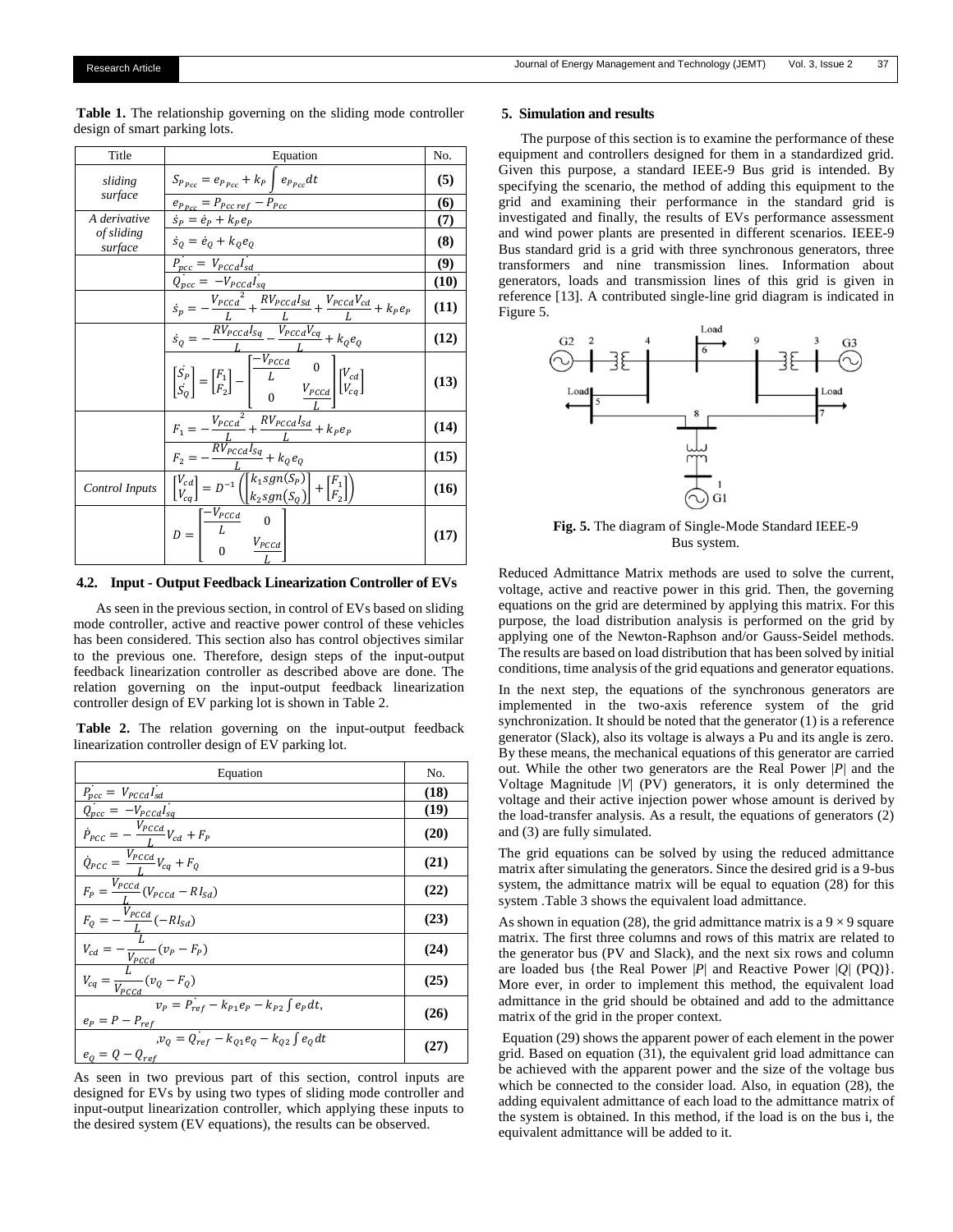This process is performed to add all grid loads to the admittance matrix of the system. On the other hand, the voltage and current of all grid buses in the admittance equation grid (Equation (32)) should be applied. In this regard, power injection equipment (active or reactive) is modelled as a current source and in the bus where there is no power injection, the amount of this source is zero.

Regarding Equation (32) and the above-mentioned contents, I4 to I9 currents are zero because these buses are PQ and there is no power injection in this type of bus. V1 (reference bus voltage) is always equal to one Pu as well. Consequently, according to the abovepresented content, the entries of the matrix i are zero after the fourth row. Therefore, can separate the bus equations of the power injection to the bus equations of the power non-injection. This can be performed by achieving the reduced admittance matrix.

A decreasing order matrix is a square matrix with three rows and columns because there are only three busses (1), (2) and (3) in 9 bus systems that do power injection to the system. If  $Y_{\text{bus}}$  is taken as Equation (33), the decreasing order matrix is calculated as Equation (34). After obtaining the reduced admittance matrix, the grid equations are given in Equation (35) in the bus that has power injection. Equation (35) is solved systematically by Fourth-Order Runge-Kutta method. In this way, the initial voltage of all the buses is determined by using the load distribution analysis. Therefore, I2 and I3 currents are obtained by placing V2 and V3 voltages in generator equations. Furthermore, the current I1 is achieved by multiplying the first row of the reduced admittance matrix in the voltage vector V1, V2 and V3.

By acquiring the currents and placing them in equation (35), the voltages can be calculated for the next step.

| Title                 | Equation                                                                                                                                                                                                                                                                                                                                                                                                                                                                                                                                                                                                                                                                                                                                                               |      |  |
|-----------------------|------------------------------------------------------------------------------------------------------------------------------------------------------------------------------------------------------------------------------------------------------------------------------------------------------------------------------------------------------------------------------------------------------------------------------------------------------------------------------------------------------------------------------------------------------------------------------------------------------------------------------------------------------------------------------------------------------------------------------------------------------------------------|------|--|
| GridAdmittance Matrix | $Y_{bus} = \begin{bmatrix} Y_{11} & \cdots & Y_{19} \\ \vdots & \ddots & \vdots \end{bmatrix}$<br>$[Y_{\mathsf{q}_1} \cdots Y_{\mathsf{q}_\mathsf{q}_n}]$                                                                                                                                                                                                                                                                                                                                                                                                                                                                                                                                                                                                              |      |  |
| <b>Apparent Power</b> | $S = VI^*$                                                                                                                                                                                                                                                                                                                                                                                                                                                                                                                                                                                                                                                                                                                                                             |      |  |
| Load Admittance       | $I_{Load} = V_{Load} Y_{Load}$                                                                                                                                                                                                                                                                                                                                                                                                                                                                                                                                                                                                                                                                                                                                         | (30) |  |
|                       | $S_{Load} = V_{Load}(V_{Load}Y_{Load})^* =  V_{Load} ^2 Y_{Load}^* \rightarrow Y_{Load} = \frac{S_{Load}^*}{ V_{Load} ^2}$                                                                                                                                                                                                                                                                                                                                                                                                                                                                                                                                                                                                                                             |      |  |
|                       | $\begin{bmatrix} I_1 \\ \vdots \\ I_9 \end{bmatrix} = \begin{bmatrix} Y_{11} & \cdots & Y_{19} \\ \vdots & \ddots & \vdots \\ Y_{91} & \cdots & Y_{99} \end{bmatrix} \begin{bmatrix} V_1 \\ \vdots \\ V_9 \end{bmatrix}$                                                                                                                                                                                                                                                                                                                                                                                                                                                                                                                                               | (32) |  |
|                       | $Y_{11}$ $Y_{12}$ $Y_{13}$ $Y_{14}$ $Y_{15}$ $Y_{16}$ $Y_{17}$ $Y_{18}$ $Y_{19}$<br>$Y_{21} \quad Y_{22} \quad Y_{23} \quad \vdots \\ Y_{24} \quad Y_{25} \quad Y_{26} \quad Y_{27} \quad Y_{28} \quad Y_{29}$<br>$Y_{bus} = \left  \begin{array}{cccccc} Y_{41} & Y_{42} & Y_{43} & \vdots & Y_{44} & Y_{45} & Y_{46} & Y_{47} & Y_{48} & Y_{49} \\ Y_{51} & Y_{52} & Y_{53} & \vdots & Y_{54} & Y_{55} & Y_{56} & Y_{57} & Y_{58} & Y_{59} \\ Y_{61} & Y_{62} & Y_{63} & \vdots & Y_{64} & Y_{65} & Y_{66} & Y_{67} & Y_{68} & Y_{69} \\ Y_{71} & Y_{72} & Y_{73} & \vdots & Y_{74} & Y_{$<br>$Y_{81}$ $Y_{82}$ $Y_{83}$ $: Y_{84}$ $Y_{85}$ $Y_{86}$ $Y_{87}$ $Y_{88}$ $Y_{89}$<br>$Y_{91}$ $Y_{92}$ $Y_{93}$ $Y_{94}$ $Y_{95}$ $Y_{96}$ $Y_{97}$ $Y_{98}$ $Y_{99}$ | (33) |  |
|                       |                                                                                                                                                                                                                                                                                                                                                                                                                                                                                                                                                                                                                                                                                                                                                                        |      |  |
|                       | $\frac{Y_{reduced} = A_1 - A_2 A_4^{-1} A_3}{\begin{bmatrix} I_1 \\ I_2 \\ I_3 \end{bmatrix}} = Y_{reduced} \begin{bmatrix} V_1 \\ V_2 \\ V_3 \end{bmatrix}$                                                                                                                                                                                                                                                                                                                                                                                                                                                                                                                                                                                                           | (35) |  |
|                       | $V_{PO} = -A_4^{-1}A_3V_{PV}$                                                                                                                                                                                                                                                                                                                                                                                                                                                                                                                                                                                                                                                                                                                                          | (36) |  |

**Table 3.** Relations governing on the IEEE-9 Bus power system.

Then, the currents can be achieved in the next step in accordance with the method described for the first step. The new values of the currents are placed in equation (35) and calculated the new step voltages (third step). This process continues up to the end of the simulation time. As a result, the injection current and the voltage of the bus with the power supply source are solved in accordance with equation (35). Moreover, to achieve the PQ bus voltage (without a power source) the relations (32) and (33) derived the following equation.

In Equation (36), VPV is the voltage vector of the generator bus (bus with power injection) and VPQ is the vector of load bus voltage (bus without power injection).

As a result, by applying the presented content the simulation of the IEEE-9 Bus standard system is taking place. Figure 6 illustrates the overview of this simulation in the MATLAB-Simulink open source code software. As shown in Figure 6, Gen 1, Gen 2 and Gen 3 blocks are the simulation results of the synchronous generator equations (1), (2) and (3) respectively, which is only simulated the mechanical equations of the synchronous generator (1) in the Gen 1 block and full-time equations of the generator (2) and (3) in Gen 2 and Gen 3 blocks. Further intended an excitation system to have a voltage equal

to 1.025 Pu in terminal generators in the simulation of synchronous generators (2) and (3).

In the next sections, to better understanding the impact of equipment such as EVs and wind power plants on each other and grid parameters, the results of simulation of IEEE-9 Bus standard grid without the presence of this equipment are shown as follow.

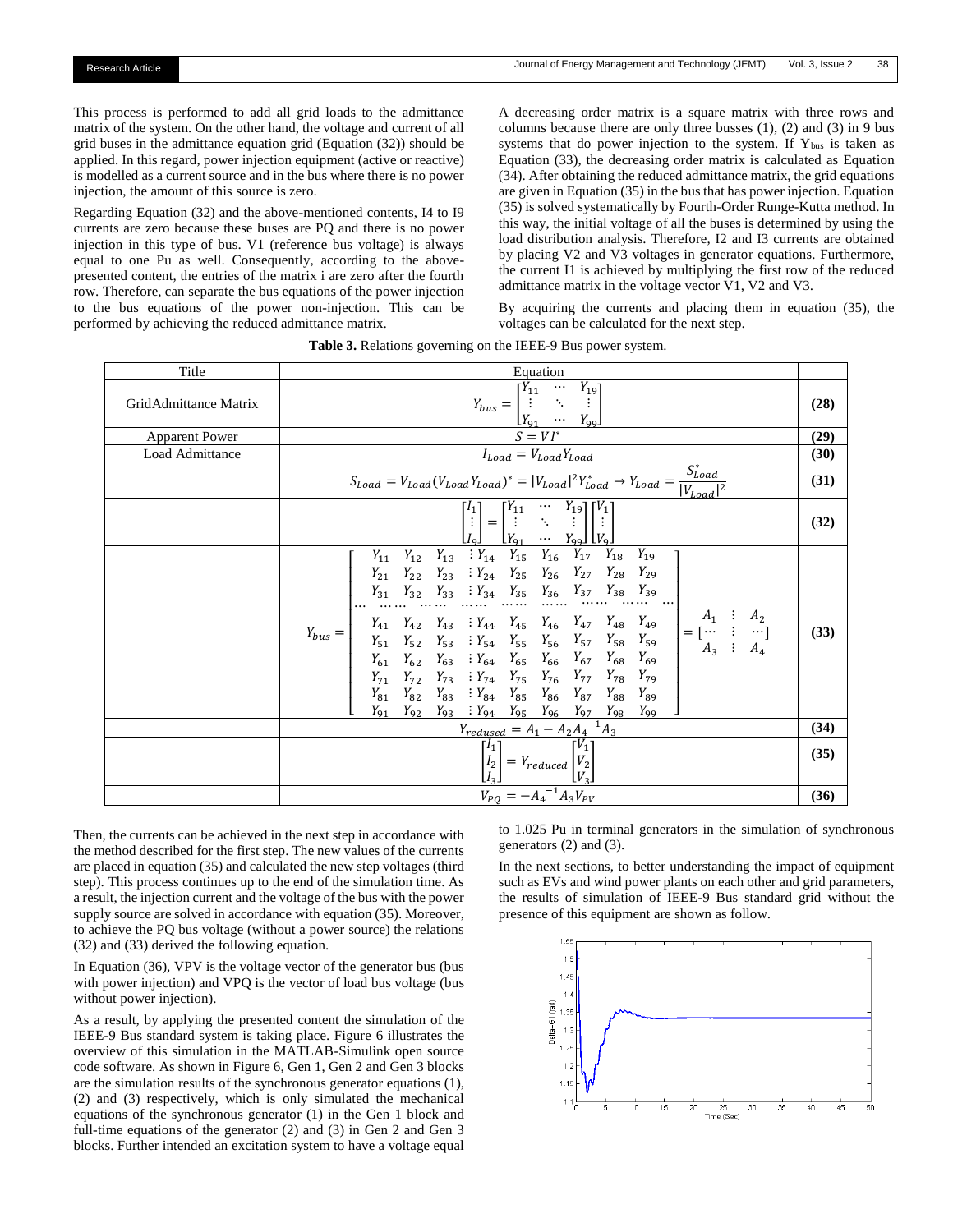

**Fig. 6.** Diagram of the synchronous generator rotor angle (1, 2 and 3) VS time.





 **Fig. 7.** Diagram of the synchronous generator rotor speed (1, 2 and 3) VS time.



**Fig. 8.** Bar diagram of the bus voltage profile according to the bus number.



**Fig. 9.** Bar diagram of the transit active power in lines according to the line number.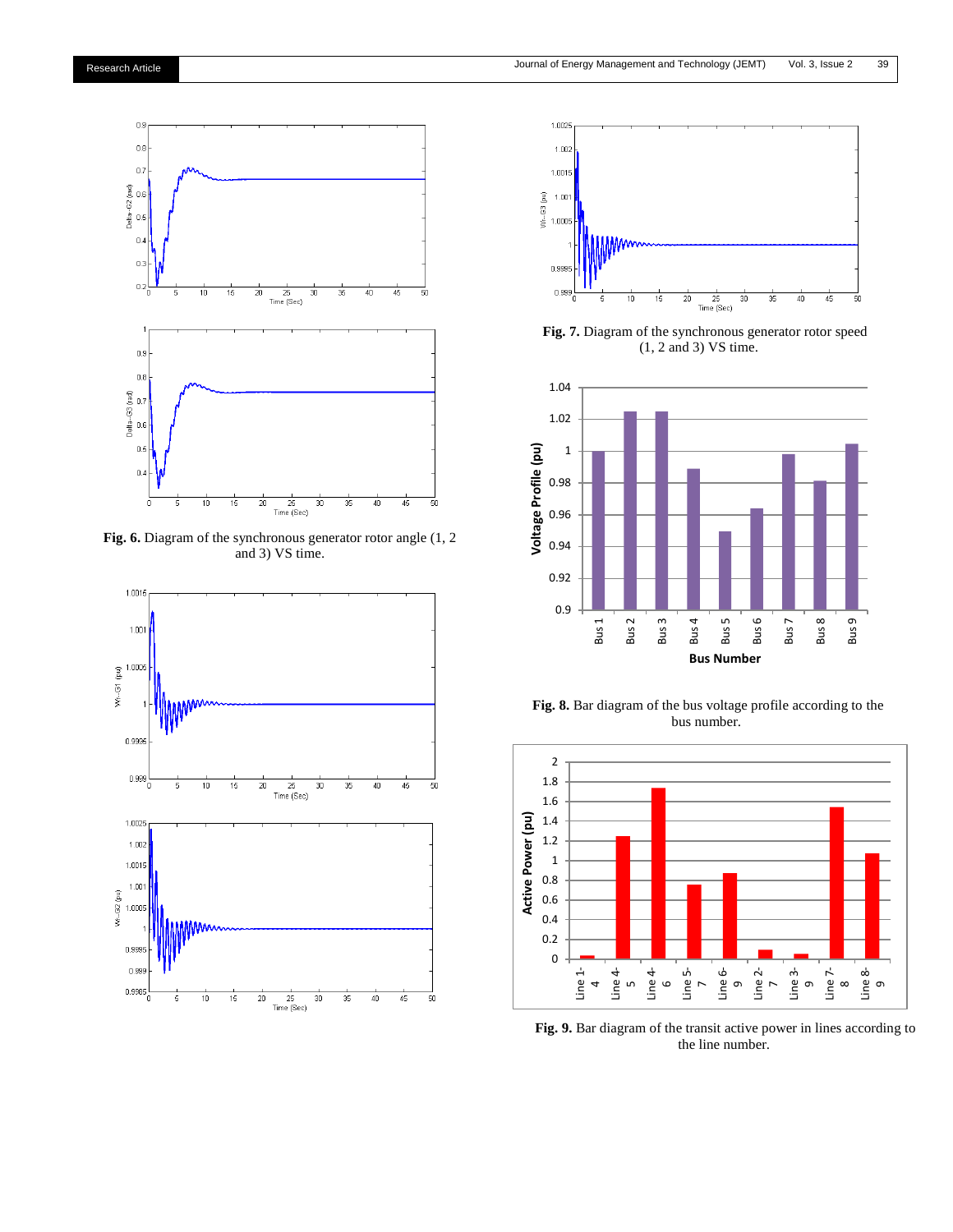

**Fig. 10.** Bar diagram of the transit reactive power in lines according to the line number.

# **5.1. Effect of EVs on improving the bus voltage profile of the IEEE-9 Bus standard grid**

By assuming EVs as a smart park, most of these positive impacts on power balance, include: grid demand response, preventing the power valleys in the grid, assessing grid with distributed generation sources, such as wind power plants. In the other hand, within the recent studies, more attention has been devoted to the analysis of the participation of EVs in active power transmission, which would allow the charging and discharge of EVs within certain and planned hours. Meanwhile, by the same assumption of the smart park of EVs, the aim is to investigate the effect of this equipment on the 9-bus grid during the injection of reactive power to the grid (with and without the presence of a wind power plant). Therefore, in this case, EVs do not need to be recharged and discharged, as mentioned before.

By connecting a smart parking set of EVs to the grid the single-line diagram of the grid in the new mode is shown in Figure 11.



**Fig. 11.** Single-line Diagram of IEEE-9 Bus standard grid in the smart park connection mode to the grid

As illustrated in Figure 5, a set smart parks is connected to the grid on the bus (5). Based on the load analysis, the reason for connecting this set to the grid in this bus is that the bus (5) is the weakest bus in terms of the size of the voltage.

Based on governing equations and control signals on EVs that can simulate these vehicles, it is necessary to note that in each controller, is needed to determine the reference value of the active (*PRef*) and reactive  $(Q_{Ref})$  power units of the EV to the grid. The determination of these two parameters is the consideration of the reference active power (*PRef*) equal to zero, so that the EVs are only involved in the transmission of reactive power. In other words, EVs do not require buying recharge by the grid due to their contribution to improving grid status. The reference reactive power  $(Q_{Ref})$  is defined as the block diagram in Figure 12.



**Fig. 12.** Block Diagram of reactive power reference with the aim of controlling the size of the bus voltage of connecting EV to the grid.

As shown in Figure 12, in order to determine the reference reactive power for nonlinear controllers used in the control of the EV, Initially the size of the vehicle bus connection to the bus (5) should be measured. As shown in Figure 12, in order to determine the reference reactive power for nonlinear controllers used in the control of the EV, Initially the size of the vehicle bus connection to the bus (5) should be measured. Then it is compared with the reference voltage value, which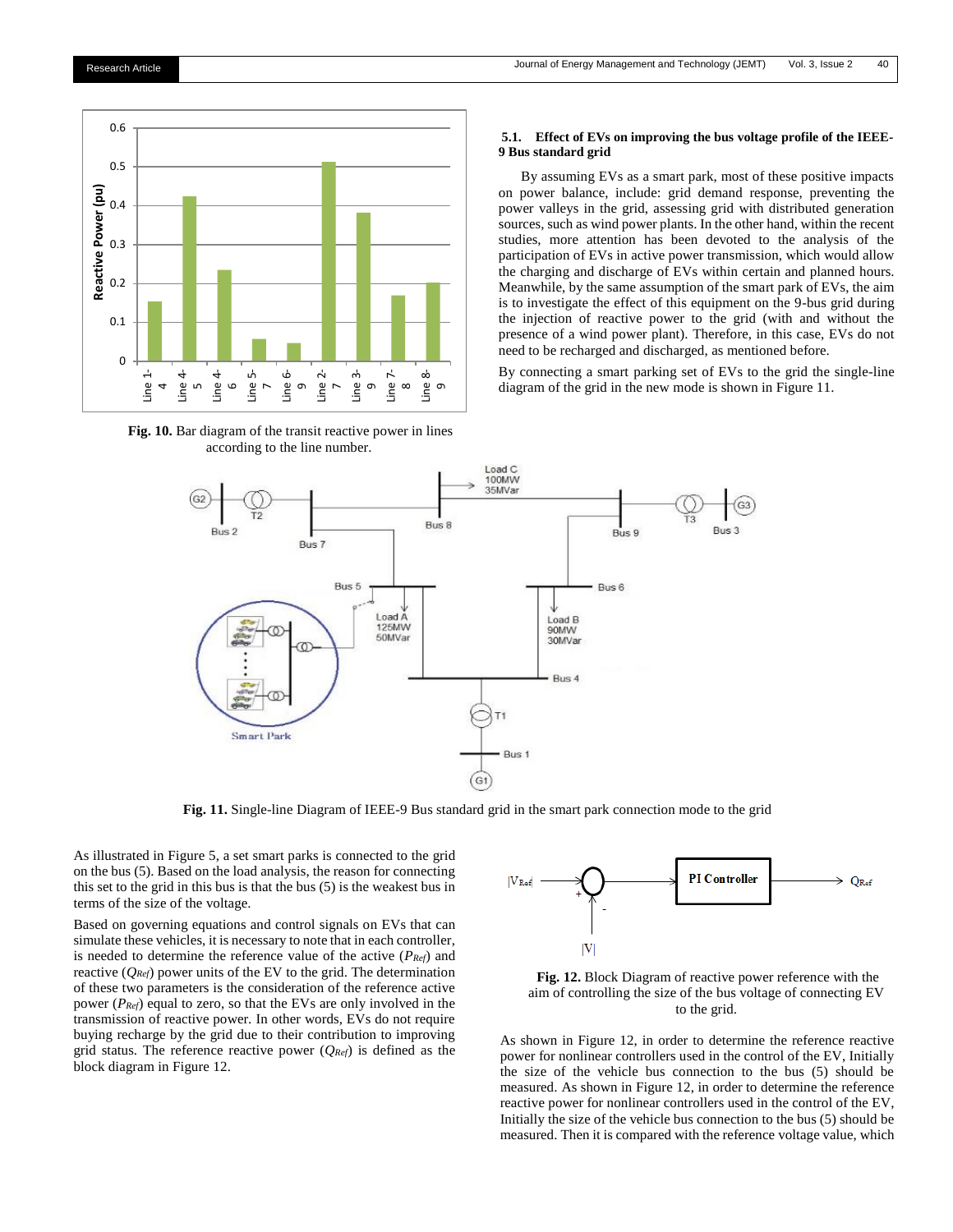considered within the simulation equal to 1.02 Pu and passes through a PI controller. The output of the PI controller will deliver the reactive power to the nonlinear controllers.

Regarding the above-mentioned contents and the implementation of the simulations, the results of connecting EV with a sliding mode controller to the bus (5) are presented in the 9-bus system. In this case, EVs are controlled in order to control the bus voltage (5). These controller results are completely comparable and the diagram of them are coincident accurately.



**Fig. 13.** The diagram of synchronous generator rotor angle (1, 2, 3) with the presence and the absence of EV at the bus (5) VS time (based on the sliding mode controller and input-output feedback linearization controller).





**Fig. 14.** The diagram of synchronous generator rotor speed (1, 2, 3) with the presence and the absence of EV at the bus (5) VS time (based on the sliding mode controller and input-output feedback linearization controller).

Forasmuch as the bus voltage profile of the grid bus is the same in both control methods (Figure 15), the active and reactive power transmissions in the lines are the same in both methods. Figure 16 indicates the bar diagram of the transitional active and reactive power lines based on the sliding mode controller and Figure 17 shows the bus voltage (5) in the transient state regarding both controllers of the sliding mode controller and input-output feedback linearization controller on both presence and absence of EVs.



**Fig. 15.** Active power bar diagram that passing through the lines in two modes of presence and absence of EVs in the bus (5).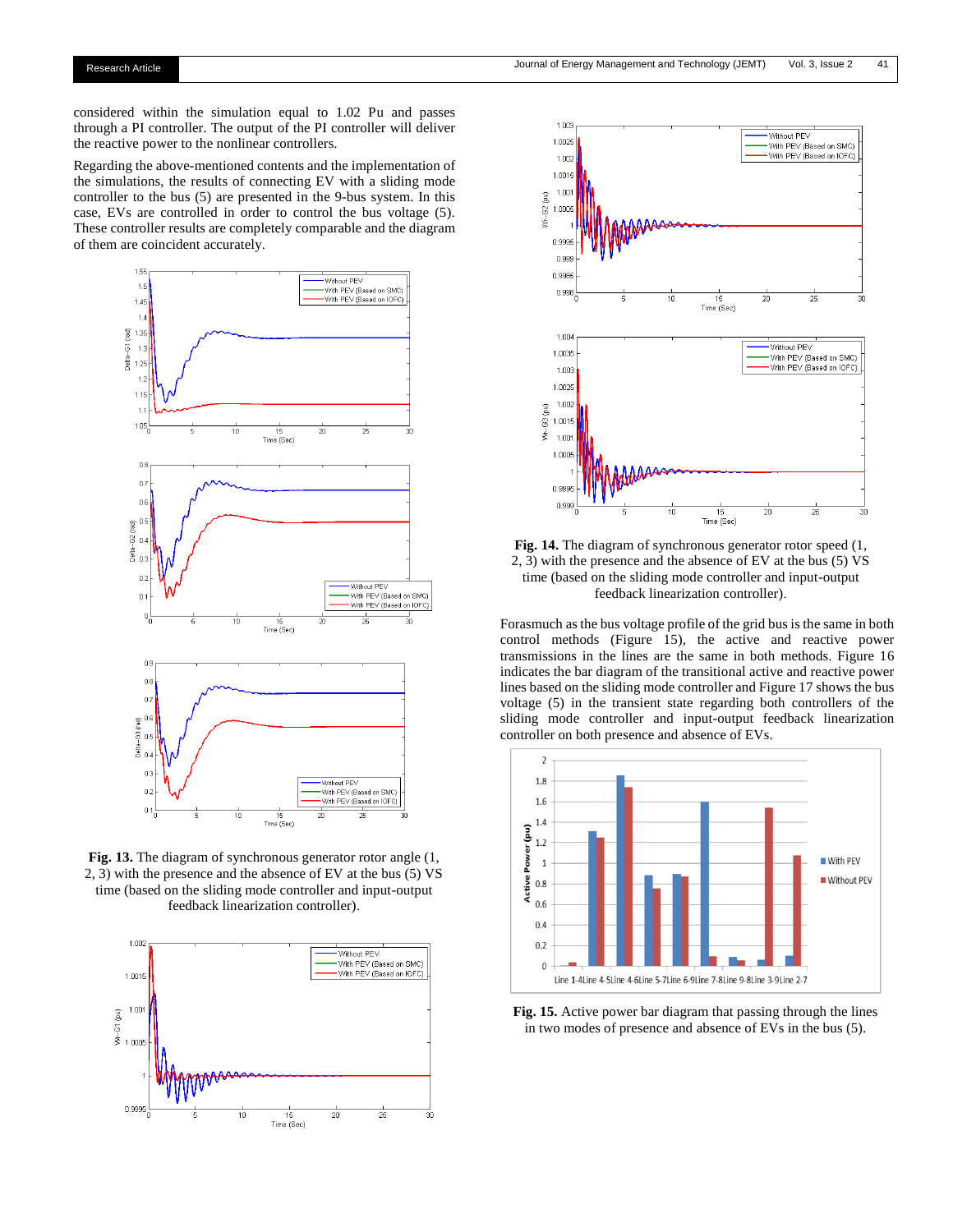

**Fig. 16.** The bus voltage profile in two modes of presence and absence of EVs in the bus (5).





As observed in the Figures (15 to 17), with the presence of EVs on the bus (5), the voltage of bus (5) increased from 0.9497 Pu to the desired value of 1.02 Pu, which satisfied the main purpose of this scenario.

# **5.2. Effect of EVs on wind power plant by doubly fed induction generator in the transient state**

In this section, intended to examine the effect of these vehicles in the transient state of the doubly fed induction generator by employing EVs at the bus connection of the wind power plant to the grid (by the same purpose as in the previous section). Hence, DFIG has been selected for this purpose, whose benefits are greater than the count of its various parts. Other advantages of these types of turbines include the use of variable speed DFIG wind turbine based on active power and reactive power capabilities, lower cost converter and power losses compared to wind turbine by applying a constant

speed generator. Additional information on DFIG is given in [14].

By simulating regards to this scenario, 2 MW wind power plant is to be connected to the 9-bus grid at the bus (5). As a result, the new power injector, which is supposed to be added to the grid is similar to the addition of PEVs in the previous section. In the following, the results of the 9-bus grid simulation by the presence of a wind power plant with a doubly fed induction generator are shown in Figures 18 and 19, in the absence of any turbulence in the grid.



**Fig. 18.** diagram of the synchronous generator rotor angle in time



**Fig. 19.** diagram of synchronous generator rotor speed (1) in time

# **6. Conclusion**

In this paper by assuming the presence of telecommunication and information infrastructures, which require the transition from traditional power grids and the transformation of these grids into smart grids, the impact of integrated EVs (Smart Park) and vehicle to grid connection (V2G) in the reactive power has been studied. These vehicles have been contributed to the transfer of reactive power to the grid in the monitoring and flexibility of a sample smart grid. In other words, there is no active power between these parking lots and the grid. Therefore, these vehicles do not interfere in grid load and their charging schedule when used in the field of reactive power and this is an important advantage. In other words, these parking lots can play a role in supplying reactive power at these times such as the parallel Facts.

Regard to improving the profile of grid bus voltage, the following results are achieved:

 1. By placing a Smart Park in the weakest bus of the grid in terms of the voltage (Bus (5)), the voltage has improved to 1.02 Pu.

 2. The rotor speed fluctuations of the synchronous generators in the grid is reduced by providing reactive power through the smart park